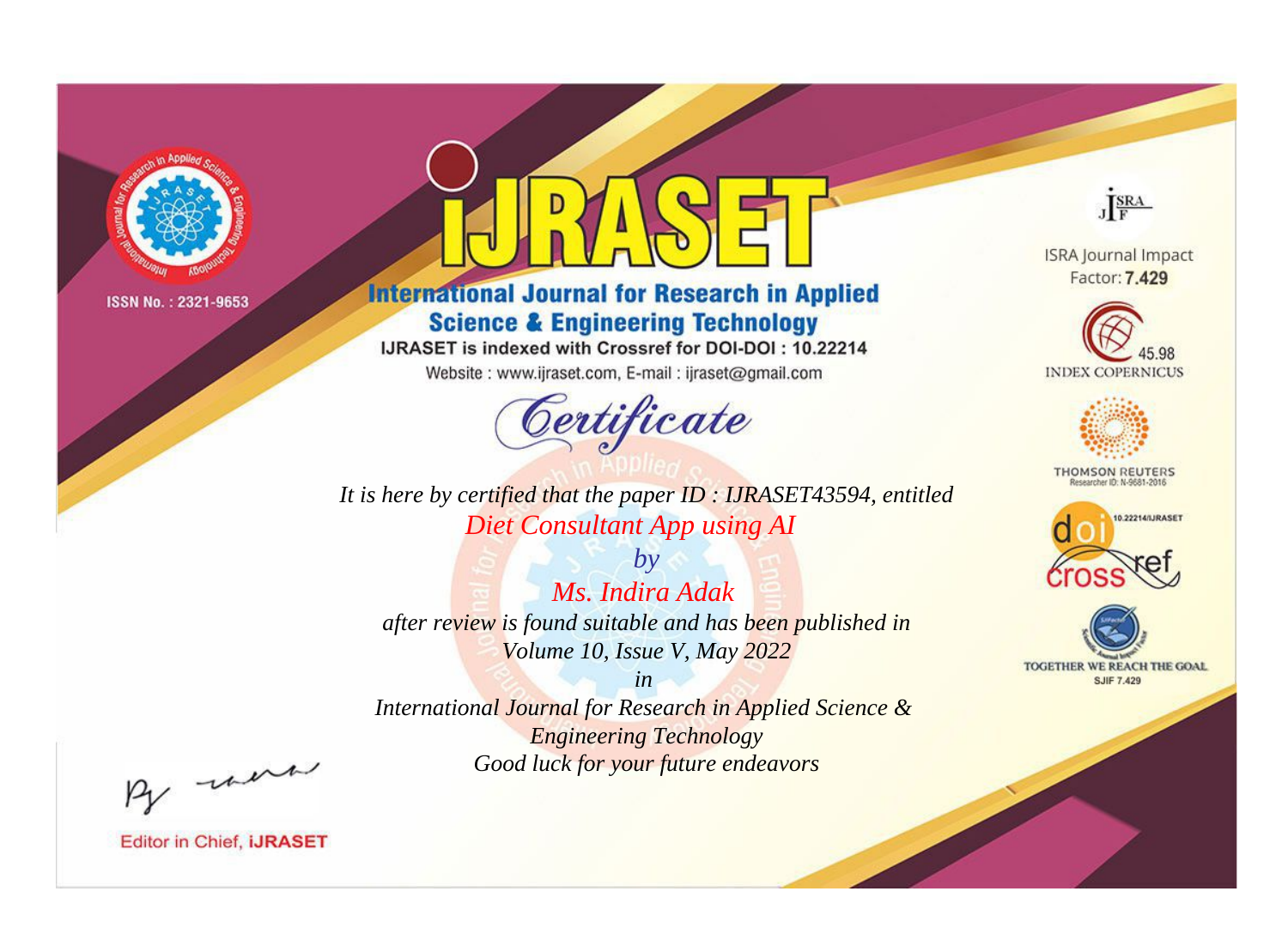

# **International Journal for Research in Applied Science & Engineering Technology**

IJRASET is indexed with Crossref for DOI-DOI: 10.22214

Website: www.ijraset.com, E-mail: ijraset@gmail.com



*It is here by certified that the paper ID : IJRASET43594, entitled Diet Consultant App using AI*

*by Anant Mohan after review is found suitable and has been published in Volume 10, Issue V, May 2022*

*in International Journal for Research in Applied Science & Engineering Technology Good luck for your future endeavors*



**ISRA Journal Impact** Factor: 7.429





**THOMSON REUTERS** 





By morn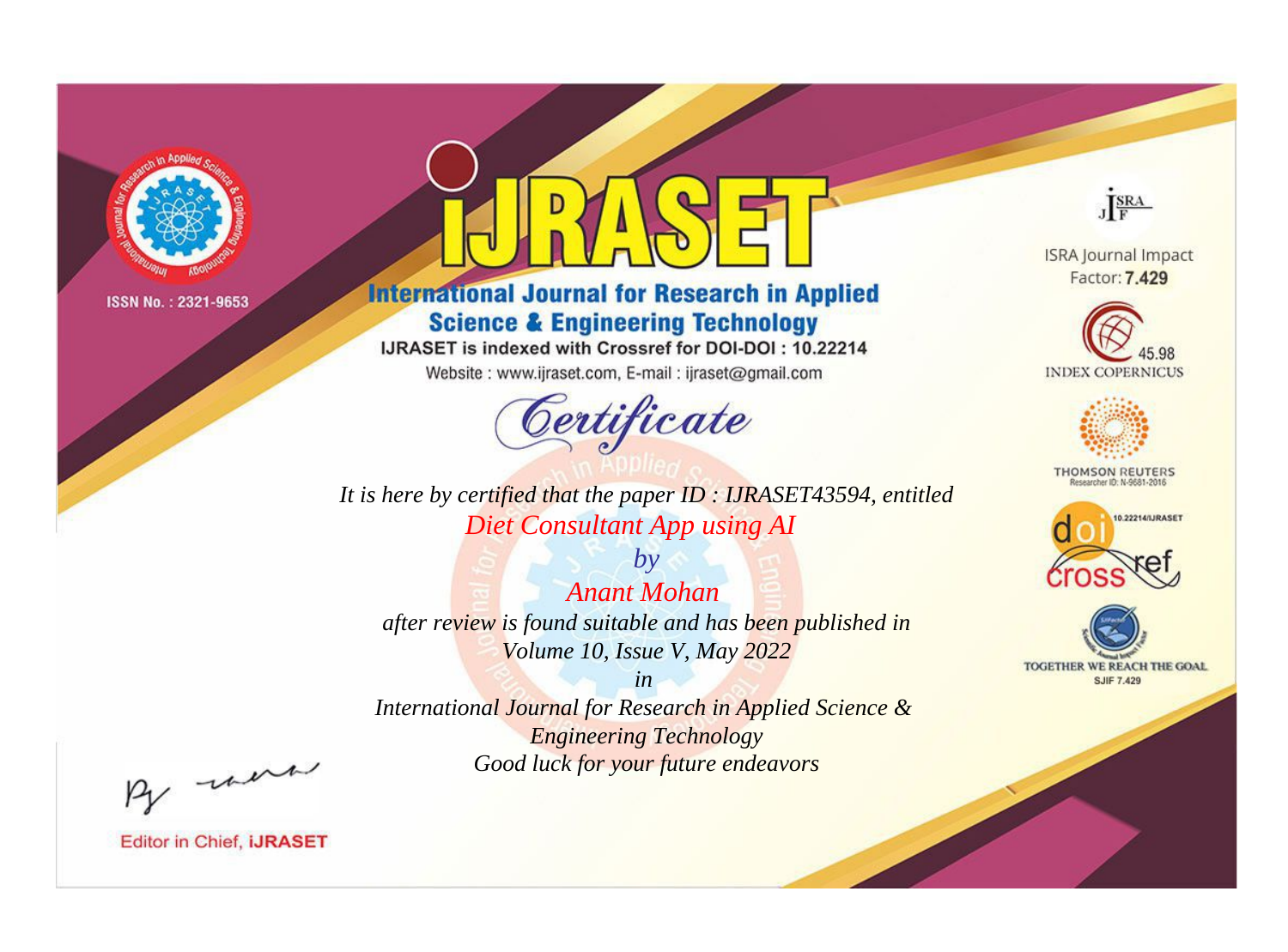

# **International Journal for Research in Applied Science & Engineering Technology**

IJRASET is indexed with Crossref for DOI-DOI: 10.22214

Website: www.ijraset.com, E-mail: ijraset@gmail.com



*It is here by certified that the paper ID : IJRASET43594, entitled Diet Consultant App using AI*

*by Divyansh Singh after review is found suitable and has been published in Volume 10, Issue V, May 2022*

*in International Journal for Research in Applied Science & Engineering Technology Good luck for your future endeavors*



**ISRA Journal Impact** Factor: 7.429





**THOMSON REUTERS** 





By morn